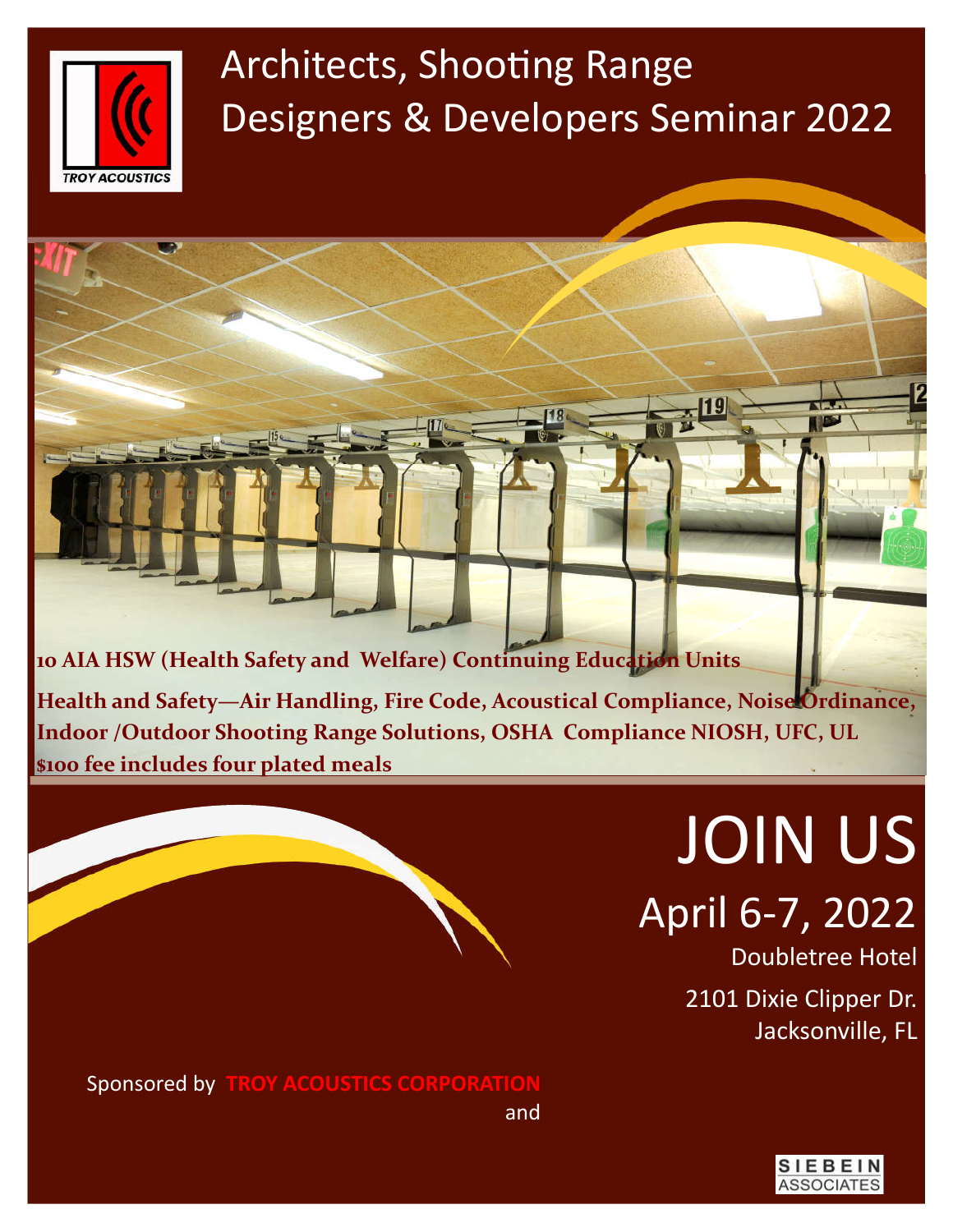





We look forward to meeting you at the **4th Annual Architects, Shooting Range Designers & Developers Seminar**  in Jacksonville, FL. Enclosed are the updated details.

Doubletree Jacksonville Airport 2101 Dixie Clipper Drive, Jacksonville, FL 32218

Reservations: MUST call 877-786-2807 and reference : groups code TBD **EARLY DEPARTURE FEE** :

In the event that you reserved a room within this block & you check out prior to your reserved checkout date, an early departure fee of \$50 will be charged to you credit card. Guests wishing to avoid this fee **must** advise the hotel at or before check-in of any change in the scheduled length of stay.

**Room Rate: \$96.00 \$96.00 for government employees with ID** 

#### Check in: Tuesday, April 5 Check out: Thursday, April 7 \*All room rates are exclusive of applicable state and local taxes, Florida State

### AIA CES with 10 HSW Learning Units

Troy Acoustics Corporation in partnership with Siebein Associates, Inc. which is a registered provider with the American Institute of Architects continuing education system offers credit earned on completion of this program . This will be reported to CES records for AIA members. Certificates of completion for non-AIA members are available upon request.

This program is registered with the AIA / CES for continuing professional education. As such, it does not include the content that may be deemed or construed to be an approval or endorsement by the AIA of any material of construction or any method or manner of handling, using, distributing, or dealing in any material or product. Questions related to specific materials will be answered at the end of each presentation.

Day 1 Wednesday, April 6 : Seminar starts at 7:30:00 a.m. ends 5:20 p.m. Day 2 Thursday, April 7: Seminar starts at 7:30 a.m. ends at NOON. Plated Meals included:

Day 1 April 6 Breakfast (7-7:30 am) Lunch (11:45 am-12:15 pm) and Dinner (6pm) included. Day 2 April 7 Breakfast ONLY (7-7:30 am)

# RSVP

# Limited Seating

### Administrative Fee:

### \$100.00 (includes meals)

This fee may be paid by Paypal or by check.



Please mail check to Troy Acoustics Corporation 2580 Sidney Lanier Drive Brunswick, GA 31525 Any questions? Please call Brooks Roscoe 800-987-3306 Ext. 810

RSVP info@troyacoustics.com

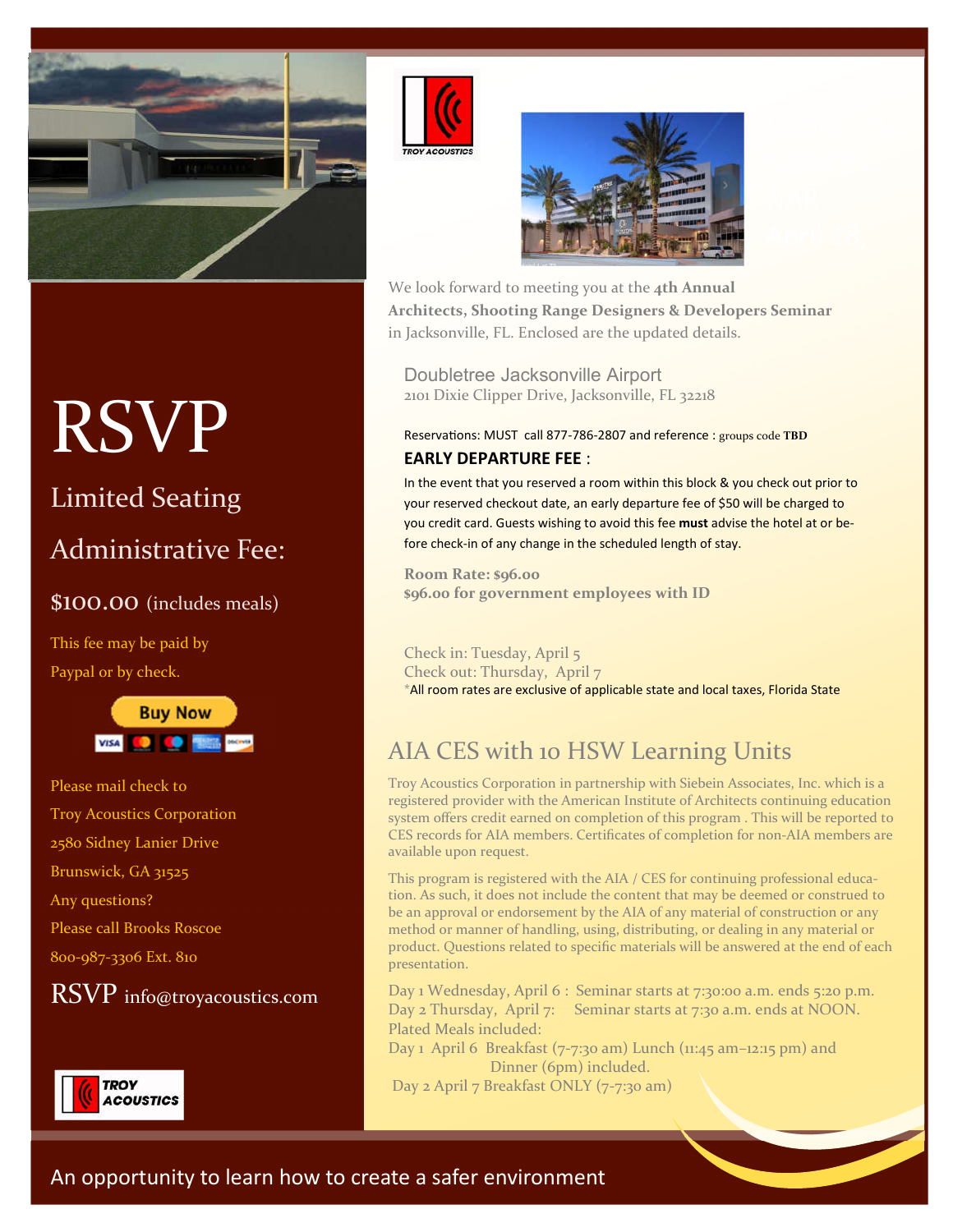

### Speakers (in alphabetical order)

BILL BERGIADIS BOBBY CUMMINGS, PE, DBIA MILES HALL DALE KRUPINSKI CAPTAIN WILLIAM J. MURPHY, Ph.D. GARY SIEBEIN, PROFESSOR EMERITUS JEFFREY NIELSEN DWAYNE SLOAN, UL LLC BRIAN WRIGHT NING XIANG, PHD RPI



Tuesday: Check-in April 5,2022: Doubletree at JAX Jacksonville, FL<br>
Tuesday: Check-in April 5,2022: Doubletree at JAX Jacksonville, FL

| <b>TROY ACOUSTICS</b>                           |                                                                                                                                                   |
|-------------------------------------------------|---------------------------------------------------------------------------------------------------------------------------------------------------|
| Wednesday                                       | April 6, 2020                                                                                                                                     |
| 7:00 a.m. - 7:30                                | <b>Full Breakfast</b><br>Doubletree, JAX                                                                                                          |
| 7:30 a.m.— 8:00                                 | Range Vendors presentations                                                                                                                       |
| 8:00a.m.                                        | Introductions by Bill Bergiadis, Location: Ballroom<br>CEO, Troy Acoustics Corporation                                                            |
| 8:15 a.m. - 9:15 a.m.                           | Speaker: Bobby Cummings, PE, DBIA / Mike Stillwell<br>Shooting Range Architecture and Engineering<br>Topic:                                       |
| 9:15 a.m. - 9:30 a.m.<br>9:30 a.m. - 10:30 a.m. | <b>Break</b><br>Speaker: Capt. William Murphy (Ret.), PhD<br>Topic: Assessments of Firearms Noise Exposures and<br><b>Hearing Loss Prevention</b> |
| 10:30 a.m. - 10:45 a.m.                         | <b>Break</b>                                                                                                                                      |
| 10:45 a.m. - 11:45 a.m.                         | Speaker: Ning Xiang, PhD<br>Architectural Acoustic Fundamentals and<br>Topic:<br><b>Challenges for Shooting Ranges</b>                            |
| $11:45$ a.m. $-12:15$ p.m.                      | lunch                                                                                                                                             |
| $12:15$ p.m. - 12:45                            | Range Vendors presentations                                                                                                                       |
| 12:45 p.m. - 1:45 p.m.                          | Speaker: Jeffrey Nielsen                                                                                                                          |
|                                                 | Topic: DoD Small Arms Range Design Criteria<br><b>UFC 4-179-02</b>                                                                                |
| 1:45 p.m. $-$ 2:00 p.m                          | <b>Break</b>                                                                                                                                      |
| $2:00p.m. - 3:00 p.m.$                          | Speaker: Dwayne Sloan, UL LLC                                                                                                                     |
|                                                 | <b>Topic: Importance of Third Party Testing</b>                                                                                                   |
|                                                 | and Certification for Shooting Range Buildings                                                                                                    |
| 3:00 p.m. - 3:10 p.m.                           | <b>Break</b>                                                                                                                                      |
| 3:10 p.m. - 4:10 p.m.                           | <b>Speaker: Miles Hall</b><br>Expecting and Inspecting the Unexpected<br>Topic:                                                                   |
| 4:10 p.m.-4:20 p.m.                             | <b>Break</b>                                                                                                                                      |
| 4:20 p.m. - 5:20 p.m.                           | Speaker:<br>Dale Krupinski<br>Topic Environmental, Health, & Safety Design<br><b>Considerations for Firing Ranges</b>                             |
| Dinner at 6:00 p.m.-                            | Doubletree, JAX                                                                                                                                   |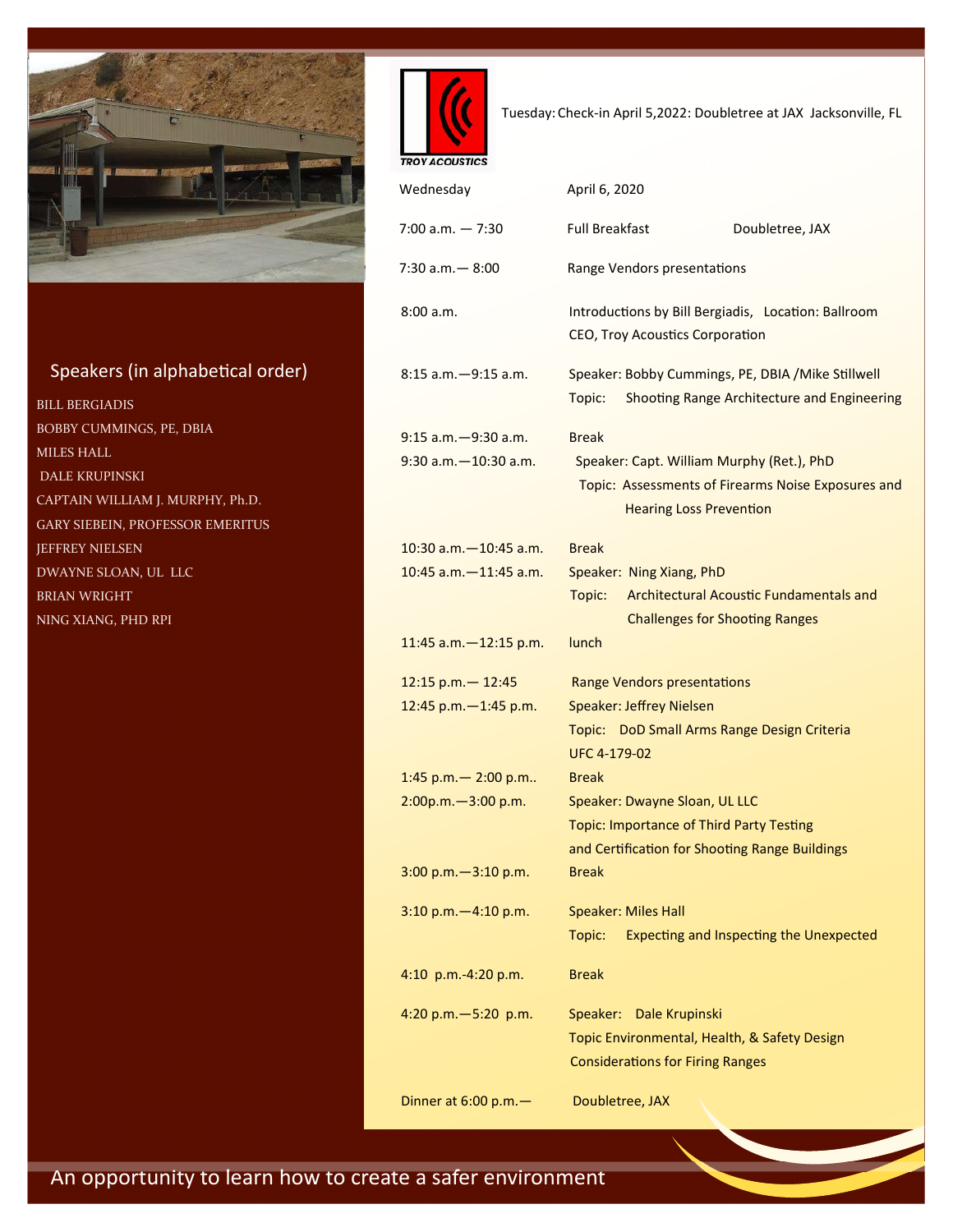

### Speakers (in alphabetical order)

BILL BERGIADIS BOBBY CUMMINGS, PE, DBIA MILES HALL DALE KRUPINSKI CAPT. WILLIAM J.MURPHY, PHD (Ret) GARY SIEBEIN, PROFESSOR EMERITUS JEFFREY NIELSEN DWAYNE SLOAN, UL Labs BRIAN WRIGHT, NING XIANG, PHD, RPI

Also RANGE VENDORS: INVERIS LASERSHOT ACTION TARGET RANGE SYSTEMS SPIRE SAVAGE RANGE SYSTEMS SRI RUSHING AIR/RANGES



| Thursday                                                                                                                                                  | April 7, 2022                                                                                                                                             |               |  |  |  |
|-----------------------------------------------------------------------------------------------------------------------------------------------------------|-----------------------------------------------------------------------------------------------------------------------------------------------------------|---------------|--|--|--|
| $7:00$ a.m. $-7:30$                                                                                                                                       | <b>Full Breakfast</b>                                                                                                                                     | Location: TBD |  |  |  |
| $7:30$ a.m. $-8:15$                                                                                                                                       | Range Vendors presentations                                                                                                                               |               |  |  |  |
| $8:15 - 9:15$ a.m.                                                                                                                                        | Speaker: Gary Siebein, FASA, FAIA Professor Emeritus<br>State-of-the-Art Design Methods for Indoor and<br>Topic:<br><b>Outdoor Firing Range Acoustics</b> |               |  |  |  |
| $9:15$ a.m $-9:30$ a.m.                                                                                                                                   | <b>Break</b>                                                                                                                                              |               |  |  |  |
| $9:30$ a.m. $-10:30$ a.m.                                                                                                                                 | Speaker: Brian Wright,<br><b>Topic: Indoor Firing Range Ventilation Systems</b>                                                                           |               |  |  |  |
| 10:30 a.m. - 10:45 a.m.                                                                                                                                   | <b>Break</b>                                                                                                                                              |               |  |  |  |
| $10:45$ a.m. $-11:45$ a.m.                                                                                                                                | Speaker: Bill Bergiadis, Troy Acoustics                                                                                                                   |               |  |  |  |
|                                                                                                                                                           | Topics: The Criticality of Shooting Range<br>Sound Attenuation                                                                                            |               |  |  |  |
| 12:00 NOON                                                                                                                                                | Depart End of session                                                                                                                                     |               |  |  |  |
|                                                                                                                                                           |                                                                                                                                                           |               |  |  |  |
| Thank you for joining us.                                                                                                                                 |                                                                                                                                                           |               |  |  |  |
| NOTE: To those of you who are requesting AIA credit please make sure that you sign<br>up on sign up sheet in the rear of the classroom for each<br>class. |                                                                                                                                                           |               |  |  |  |
|                                                                                                                                                           |                                                                                                                                                           |               |  |  |  |
|                                                                                                                                                           |                                                                                                                                                           |               |  |  |  |
|                                                                                                                                                           |                                                                                                                                                           |               |  |  |  |
|                                                                                                                                                           |                                                                                                                                                           |               |  |  |  |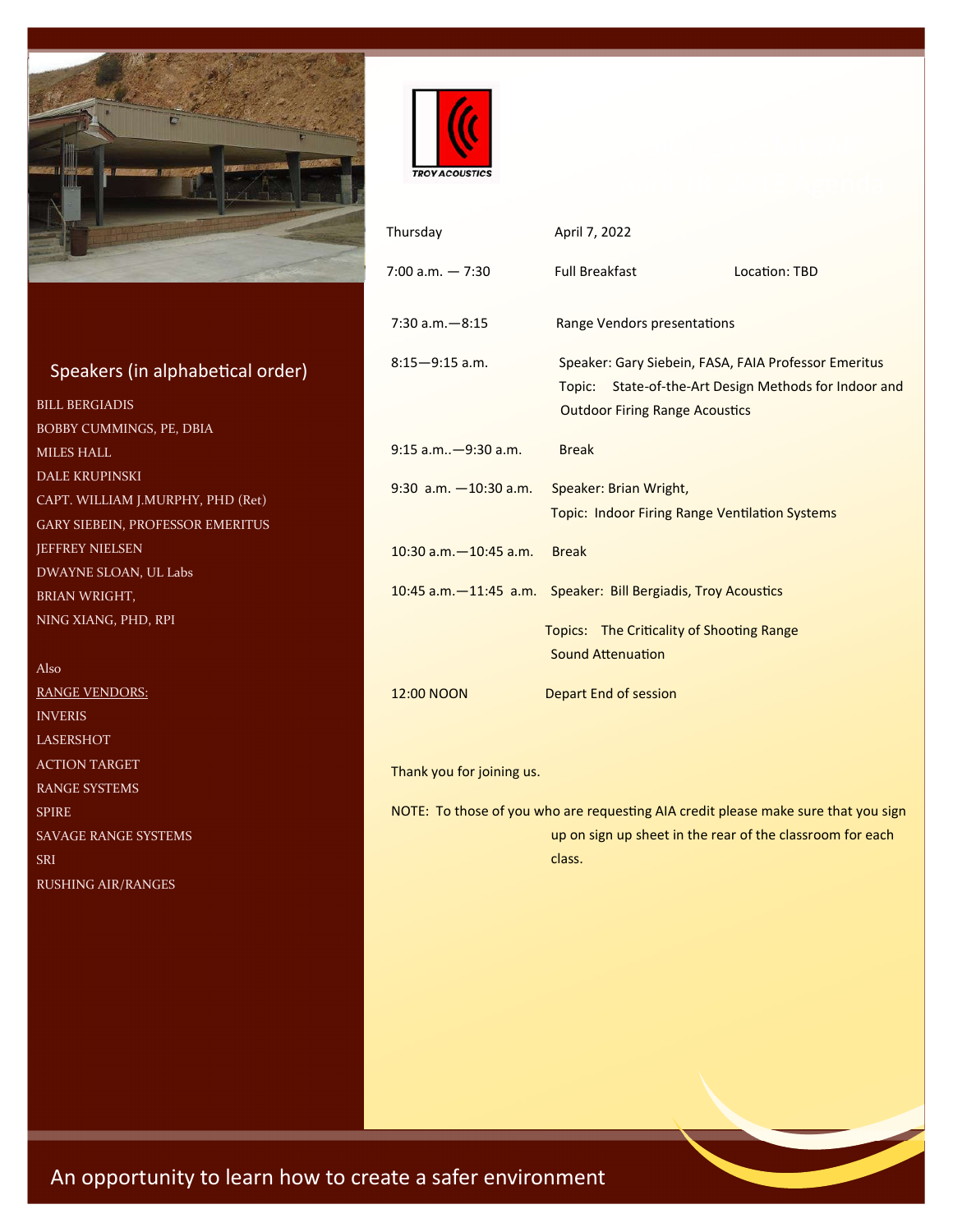

*" The problem with range noise for police departments are two-fold. First, as neighborhoods grow closer and closer to ranges, the ranges are increasingly perceived as nuisances. Second, officers are realizing that repeated exposure to gunfire on a range leads to stress and possible disability*  $\alpha$ 

Bill Bergiadis Troy Acoustics Corporation

### TOPIC: ACOUSTIC AND DESIGN SOLUTIONS AS IT RELATES TO SHOOTING RANGE NOISE Architects' and Range Designers' Seminar 2022

#### *President/CEO Troy Acoustics Corporation*

*has extensive experience in shooting range acoustics design for multiple ranges worldwide including all 14 of the USAF ETL (Engineering Technical Letter) 11-18 com- pliant ranges; four (4) USACE (United States Army Corps of Engineers Special Operations RT60 of 1.25 seconds reverb time across all octaves from 125 Hz to 8000 Hz compliant ranges as well as the FBI range at Quantico. Bergiadis co-developed the industry accepted acoustic standard for multiple military shooting range facilities as well as sound testing procedures specifically geared to shooting range RT60 testing.*

*Bergiadis is also a renowned speaker at NRA Range Development Conferences as well as at SHOT Show. He is often called upon as an expert witness for court cases involving shooting range noise attenuation.*

*Bergiadis developed acoustic designs for multiple indoor and outdoor shooting ranges as well as major broadcast installation including the Weather Channel, Fox News and Accuweather to meet OSHA, ETL 11-18, UFC, military specifications as well as local noise ordinances.*

#### *PARTIAL LISTING of related projects:*

*Firearms & Ammunition firms Beretta; FN Mfg.; ,Hornady, IWI; Sig Sauer Indoor Shooting Ranges: Ankeny Police;;Chandler Police;;Council Bluffs PD, FBI Quantico, Georgia Gun Club Atlanta; Triangle Shooting Academy, NC. USACE –United States Army Corp of Engineers: Aberdeen; Fort AP Hill; Fort Bragg; Fort Campbell; Fort Carson; Fort Drum; Fort Lewis; Camp Lejeune MARSOC,; Parris Island*

*USAF– United States Air Force Range: Andrews AFB, Barksdale AFB; Kadena AB, Japan; Keesler AFB; Maxwell AFB; Misawa AFB, Japan; Patrick AFB; Vance AFB; Whiteman AFB; Wright Patterson AFB US Marine Corps Miramar, Pu'ualoa Offutt AFB*

*Contact information:*

*Title: President/CEO Company: Troy Acoustics Corporation Location: 2580 Sidney Lanier Drive Brunswick, GA 31525 Email:* bill.bergiadis@troyacoustics.com *Phone:* 818-376-8491 direct or 800-987-3306 X802 *Website: www.troyacoustics.com*

*Tyndall AFB*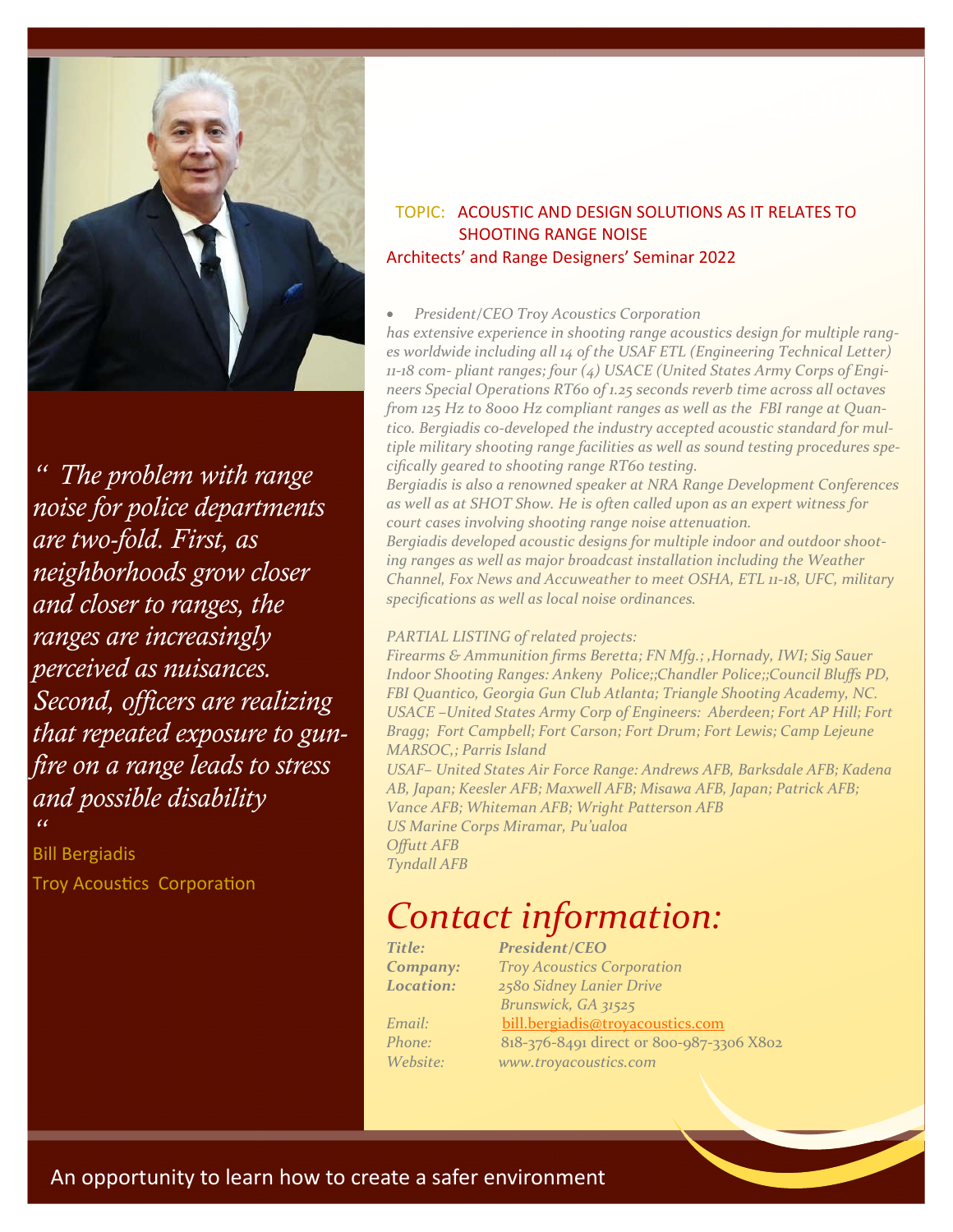

*" His professional focus is fueled by personal passion. As a reserve deputy sheriff in Bedford County, his firsthand experience informs and enhances his public safety ."*

Bobby Cummings Clark Nexsen



- *Principal, Clark Nexsen*
- *Member of the Society of American Military Engineers (SAME)*
- *Served on the board for the Tidewater Chapter of the Virginia Society of Professional Engineers.*
- *Clark Nexsen ranked as a top 10 military design firm by Building Design + Construction*
- *Enjoys outdoor activities such as hunting and camping.*
- *Reserve Deputy Bedford County Sheriff's Office*

*"We also understand that firearms and police training is a hot-button issue, putting safety at the forefront of our shooting range design effort. With design leaders who have personally served in law enforcement, our public safety team understands the challenges facing law enforcement, military, and commercial agencies today. We partner with our clients to determine which trends are generating the most impact in their situation, from increasing training needs, to budget constraints, to community interest, and develop solutions that enable them to train more effectively in safe range environments. " Clark Nexsen* 

#### *COURSE OUTLINE:*

*1. Historical Change in Range Design Requirements over 20 years a. You will be able to select design criteria appropriate for modern ranges that provide both a better training environment and a safer space to occupy.*

*2. Design for Noise Control*

*a. The course participant will be able to choose appropriate materials and techniques for noise control based on range configuration and noise level requirements.*

- *3. Prevention of Environmental Contamination*
- *a. You will be able to choose appropriate design features to prevent environmental contamination.*
- *4. Ballistic Containment*

*a. The course participant will be able to choose appropriate design features to provide ballistic containment for various range configurations.*

### *Contact information:*

*Title: Principal Company: Clark Nexsen Roanoke, VA24011*

*Location: 213 South Jefferson Suite 1011 Email:* bcummings@clarknexsen.com

*Phone:* 540.613.6686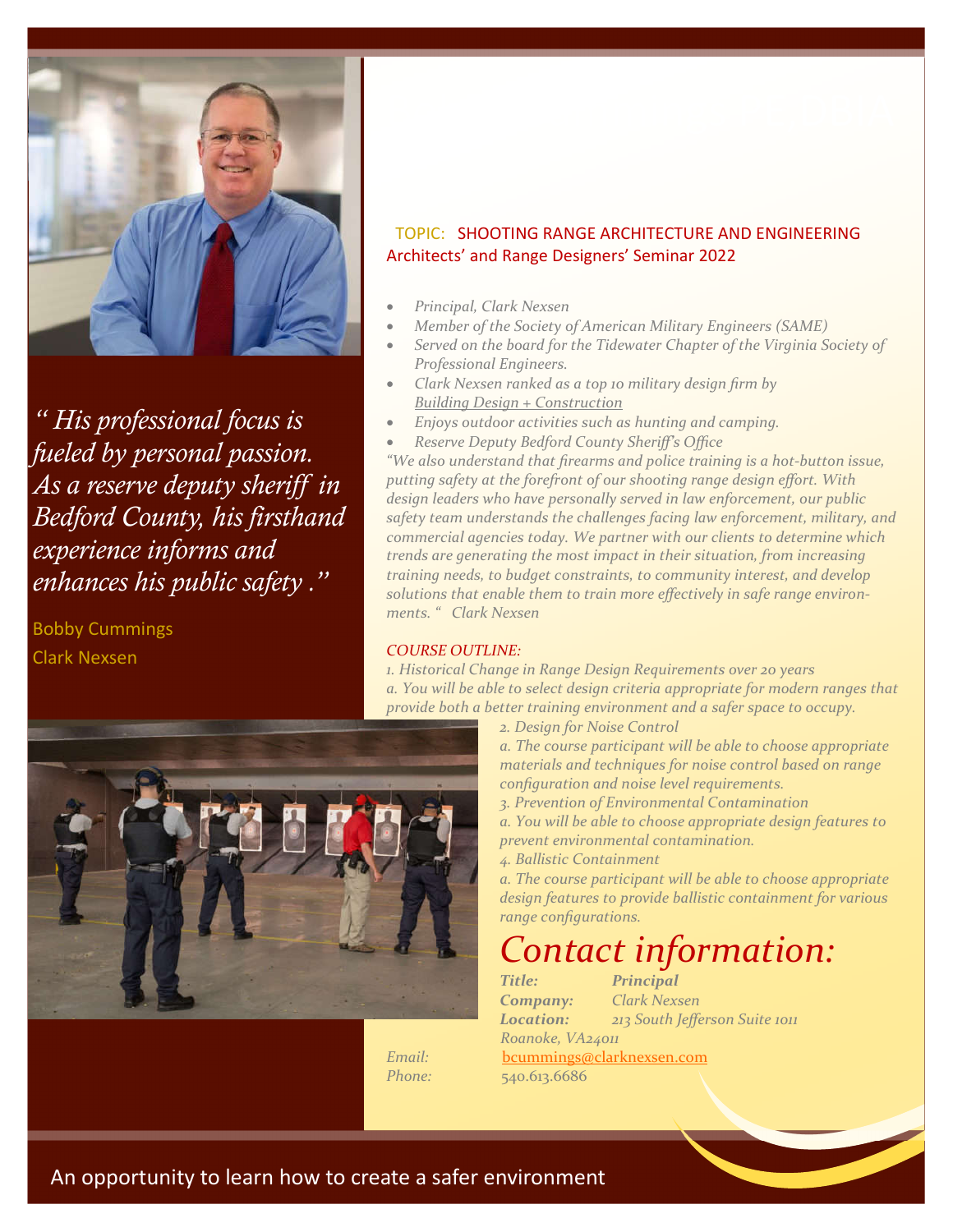

*" Helping range/retailers around the country improve their operation in a safe manner and keep growing and building the shooting sports. "*

Miles Hall Hall-N-Hall LLC

### TOPIC: Inspecting and Expecting the Unexpected (co-presenter) Architects' and Range Designers' Seminar 2022

#### *Miles Hall*

#### *SENIOR ADVISOR*

- *Along with his wife Jayne, were the Founders of H & H Shooting Sports Complex in Oklahoma City. After 35 years of success; sold business in 2016*
- *Ranked as a top "10 dealer" by most major manufacturers in the shooting sports.*
- *H&H sold over \$20 million a year and sold 16,000 + firearms a year*
- *Honored as founding member and past president of the Association of Shooting Ranges, a founding member of the Association of Firearm Retailers, and a past board member of the National Shooting Sports Foundation.*
- *Named "2004 Retailer of the Year" by Shot Business Magazine and were cofounders of the first P-20 peer review groups in the shooting sports industry.*
- *In 2004, they were selected for the first Shooting Industry Academy of Excellence "Citizenship Award."*
- *H&H received the first "Range of the Year" honor in 2006.*
- *H&H was the first facility to receive a "5 Star" rating from the National Shooting Sports Foundation.*
- *Inc. Magazine had selected H&H as one of the fastest growing privately held business in the United States for nine years and is the only gun dealer ever in that list for four of those years.*
- *They were one of the nation's largest indoor range and retail center for the shooting sports.*

*This course will provide guidance for range/retail facilities structure that impacts the health, safety, reliability and longevity of not only the building but the occupants ;and are important in the engineering and development process.*

### *Contact information:*

*Company: Hall-N-Hall, LLC Location: Edmond OK 73013 Email: Miles@HallNHall.com Phone: 405-774-9014 cell 405-850-0334 Web page: www.HallNHall.com*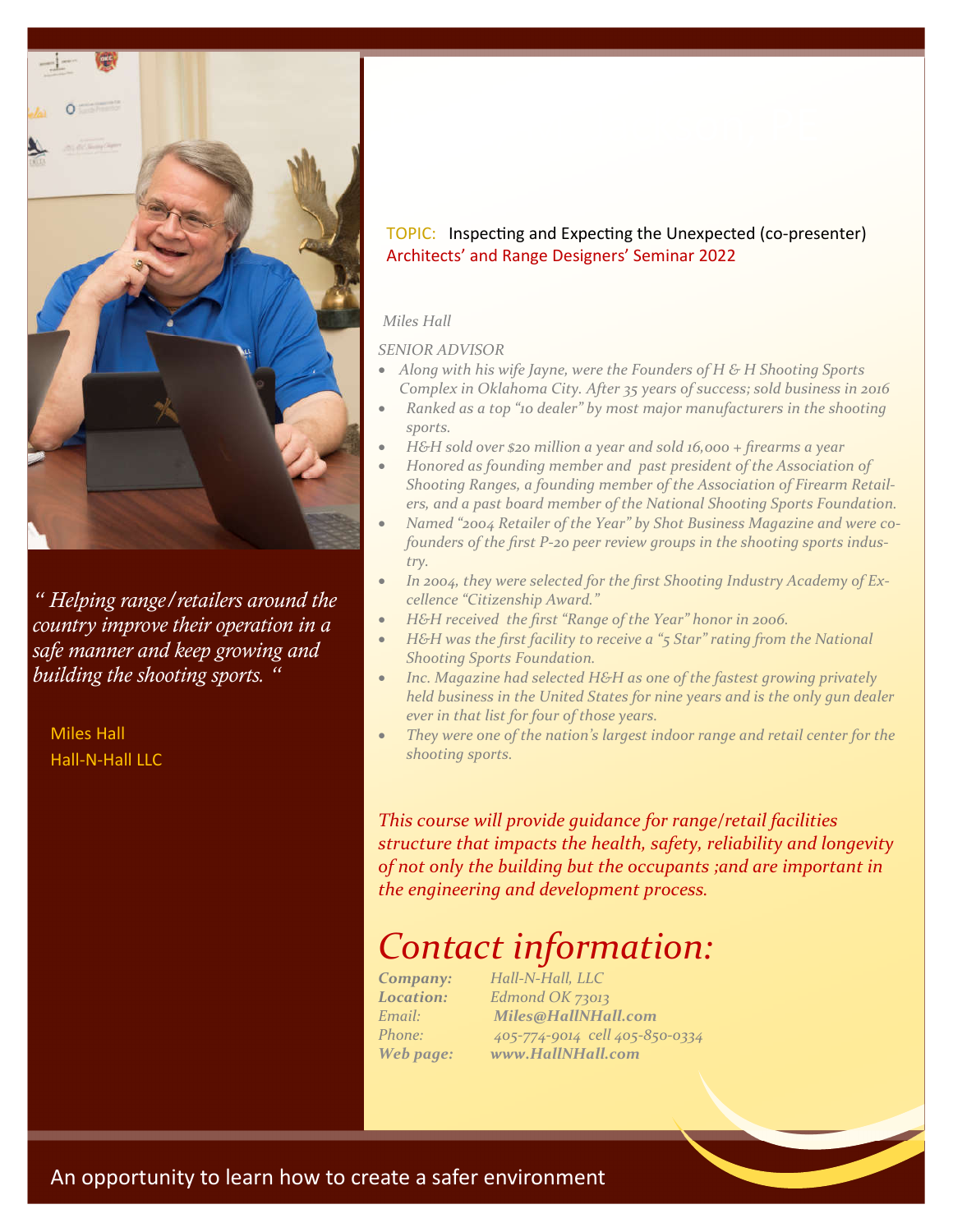

*"Safety, health, and welfare must be addressed in the project planning and design phase. Hazards identified during the design of a firing range can be eliminated or controlled through thoughtful design and engineering. Using a safety by design approach will reduce hazardous exposure and liability. Anticipating, identifying and controlling hazards in the design phase is easier and more effective than redesigning after a range becomes operational.* 

*In this seminar, you'll review and apply the hierarchy of control system to minimize and/or eliminate common range hazards. "*

Dale Krupinski MT2

### TOPIC: ENVIRONMENTAL, HEALTH, AND SAFETY DESIGN CONSIDERATIONS FOR FIRING RANGES

### Architects' and Range Designers' Seminar April 2022

*Mr. Krupinski has over 20 years of safety and health management experience including for lead/metals remediation and firing range environmental services such as: lead recovery/recycling, lead contamination remediation, range maintenance/improvements, hazardous waste stabilization, sampling, lead dust remediation, lead impacted soil treatment, and compliant site closure. Areas of expertise include OSHA compliance assessments, training, and program development in areas, such as but not limited to, recordkeeping, ventilation, occupational noise, personal protective equipment, respiratory protection, confined spaces, lockout/tagout, powered industrial trucks, machine guarding, electrical safety, and toxic/hazardous substances exposure monitoring.*

#### *Education*

 *B.S. Environmental Health; Bowling Green State University M.S. Environmental and Occupational Health Sciences University of Illinois at Chicago*

#### *Professional Certifications*

 *Certified Industrial Hygienist (ABIH #8578) Certified Safety Professional (BCSP #18214)*

#### *Employment History*

 *2011 – Present: MT2 Senior Consultant providing overall project Safety and Health Management*

 *2007 – 2011: Environmental and Occupational Health Services Manager, Federal Prison Industries (UNICOR)*

 *2000 – 2007: Industrial Hygienist, US DOL-OSHA: Toledo, Chicago, and Englewood Area Offices, Directorate of Cooperative and State Programs, Office of Outreach Services & Alliances, and Directorate of Construction, Office of Construction Services 1999 – 2000: Industrial Hygienist, Abbott Laboratories: Pharmaceutical Products Division*

## *Contact information:*

*Title: Certified Industrial Hygienist (ABIH) Firm: MT2 Firing Range Services Location: 14045 W. 66th Avenue Arvada, CO 80004 Email:* dkrupinski@mt2.com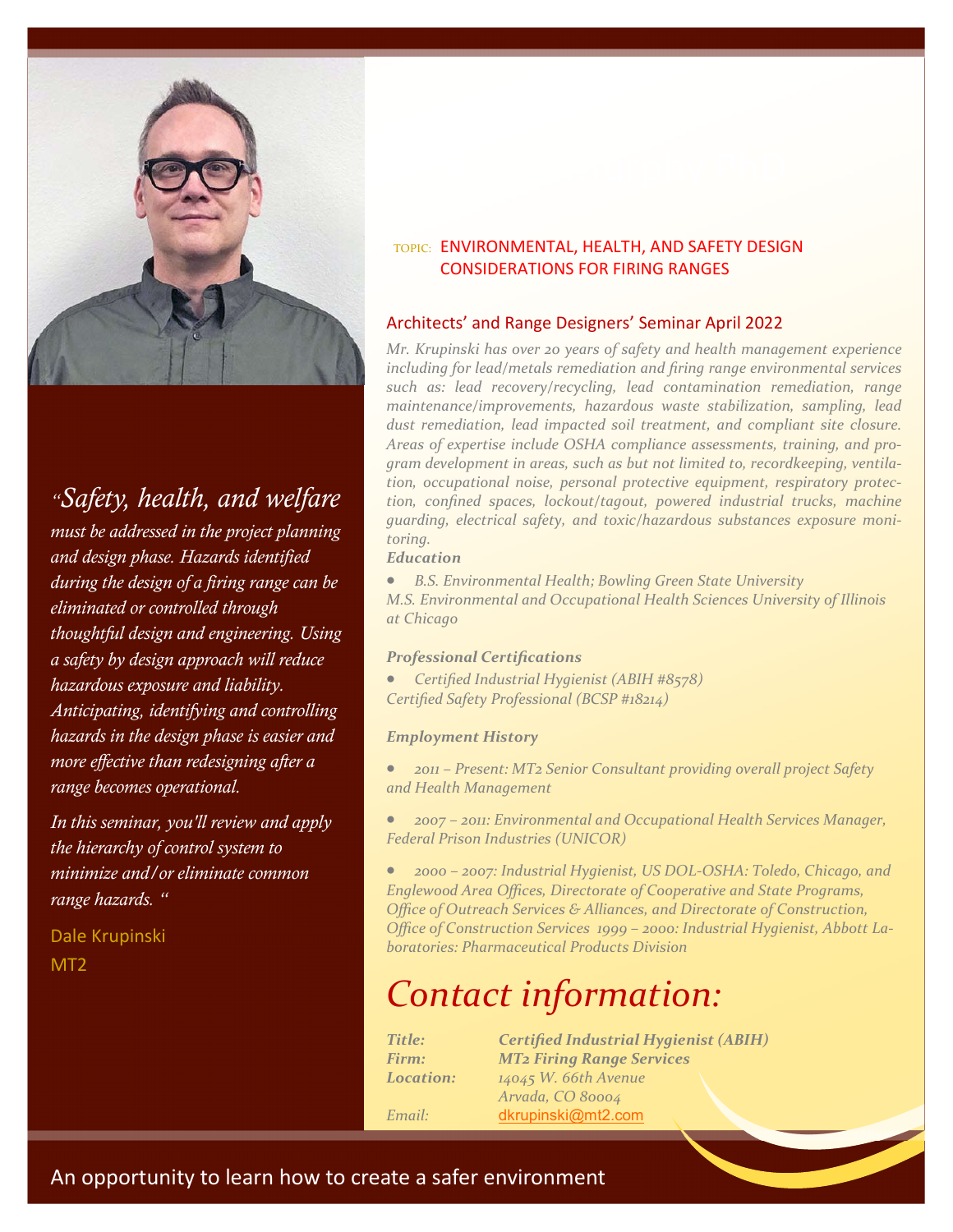Outstanding Hearing Conservationist

Captain William Murphy, Ph.D.



.

*"A major proponent of proactive hearing loss prevention programs that reduce workplace noise , shifting the focus from documentation of an injury to the prevention of occupation hearing loss"*

NIOSH (National Institute for Occupational Safety and Health) Division of Applied Research and Technology, Hearing Loss Prevention Team (Retired).

TOPIC: Measurements of Firearm Noise Exposures and Evaluation of Acoustic Treatments for Indoor and Outdoor Firing Ranges

#### Architects' and Range Designers' Seminar April 2022

*Captain Murphy has been involved with research for the causative factors for occupational hearing loss for more than 25 years. He is a subject matter expert on noise exposure due to firearm noise and methods to prevent noiseinduced hearing loss. He has served as the chair of the American National Standards Institute, Subcommittee 12 on Noise and he is the chair of the Acoustical Society of America's Technical Committee on Noise Recipient of the National Hearing Conservation Association's Outstanding Hearing Conservationist Award in 2015.*

- *Keynote speaker for the 2017 National Hearing Conservation Association conference.*
- *Authored more than 100 peer-reviewed papers, articles and reports on topics related to hearing loss prevention, noise exposure assessments, and hearing protection devices.*
- *Co-inventor of the NIOSH HPD Well-Fit™ hearing protector fit-testing system.*
- *Developer of software for testing hearing protector attenuation.*
- *Co-designer of the GRAS 67SB blast probe for measuring high level impulse noises.*
- *Recipient of the USPHS Meritorious Service Medal for his research in impulse noise.*
- *Recipient of the USPHS Outstanding Service Medal for his work on developing acoustic standards for hearing protection devices.*

### *Contact information:*

*Website: https://www.cdc.gov/niosh/*

| <b>Title:</b>    | Captain, Commissioned Corps of the                          |  |  |
|------------------|-------------------------------------------------------------|--|--|
|                  | United States Public Health Service                         |  |  |
|                  | <b>Centers for Disease Control and Prevention (Retired)</b> |  |  |
| Agency:          | National Institute for Occupational Safety and Health       |  |  |
| <b>Location:</b> | 1090 Tusculum Ave. MS C-27                                  |  |  |
|                  | Cincinnati OH 45226-1998                                    |  |  |
| Email:           | wim4@cdc.gov                                                |  |  |
| Phone:           | $(513)$ 533-8125 (Voice)                                    |  |  |
|                  | $(513)$ 533-8139 Fax (preferred)                            |  |  |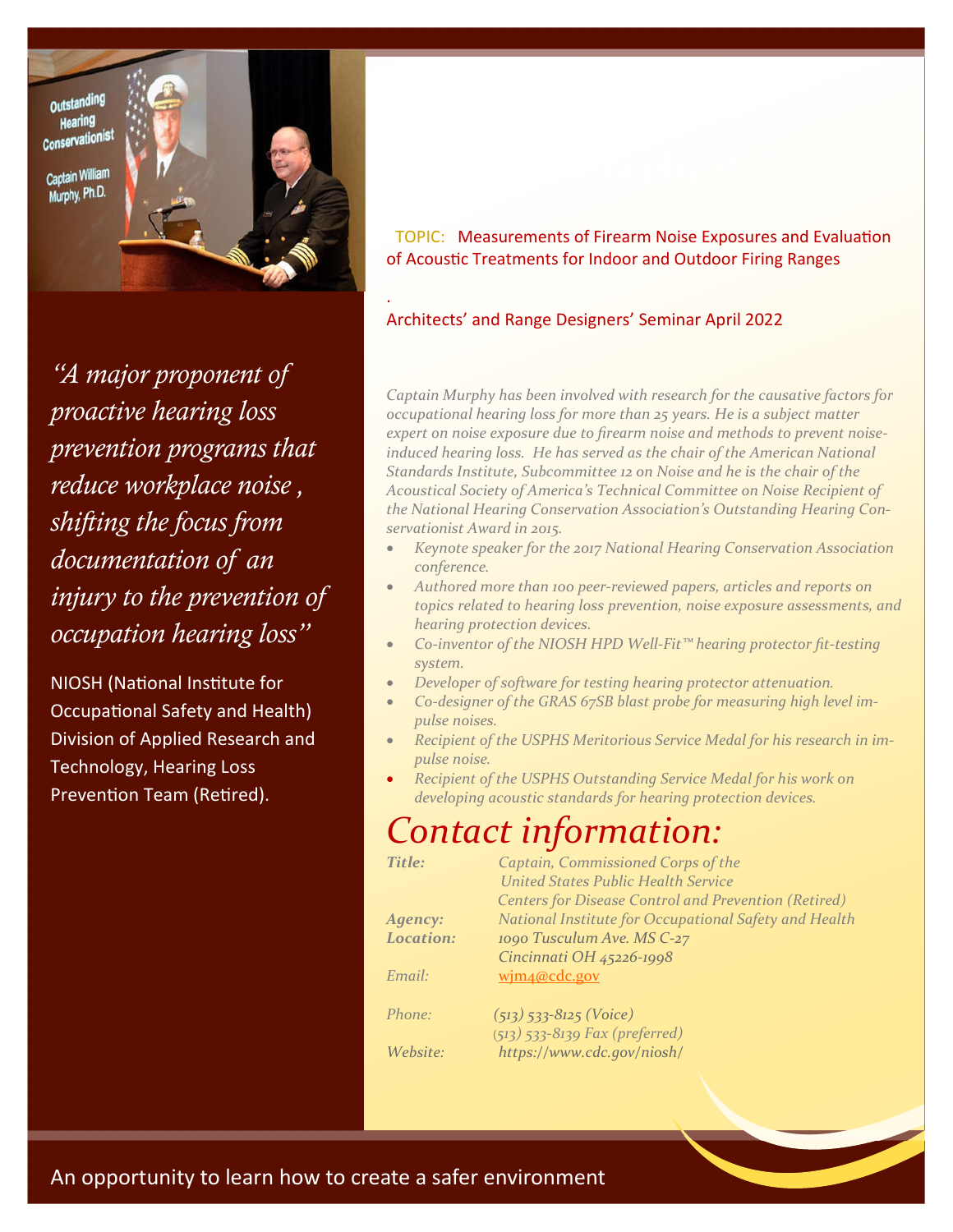

*Jeffrey Nielsen, author of ETL 11-18 and coauthor of UFC 4-179-02 Unified Facilities Criteria*

*Mr. Jeffrey Nielsen from the Air Force Civil Engineer Center (AFCEC) is the author of Engineering Technical Letter (ETL) 11-18 which for the past 20 years has been the design criteria for all Air Force small arms ranges. Mr. Nielsen is also the co-author of the new joint small arms range Unified Facility Criteria (UFC) document UFC 4-179-02 which will replace ETL 11-18 and provide the design criteria for all three Services; including the US Air Force, the US Army and the US Navy which includes the US Marine Corps.*

Jeffrey Nielsen, US Air Force DAF; AFCEC/COSC Small Arms Range SME

### SHOOTING RANGE ARCHITECTURE AND ENGINEERING Architects' and Range Designers' Seminar 2022

TOPIC: DoD Small Arms Range Design Criteria UFC 4-179-02 (Unified Facilities Criteria) Published March 2020

### *COURSE OBJECTIVE*

*The Small Arms Range Design Criteria Course is intended to present an overview of the Department of Defense (DoD ) requirements for designing and constructing new small arms ranges and major renovations to existing ranges. The DoD criteria is comprehensive and covers the unique criteria for all engineering disciplines from architectural to electrical.*

### *Contact information:*

| Name                     | Jeffrey Nielsen,                                                    |                  |
|--------------------------|---------------------------------------------------------------------|------------------|
| <b>Title:</b><br>Agency: | GS-14, DAF; AFCEC/COSC, Small Arms Range SME<br><b>US Air Force</b> |                  |
| <b>Location:</b>         | <b>Tyndall AFB</b>                                                  |                  |
| Email:                   | jeffrey.nielsen@us.af.mil                                           |                  |
| Phone:                   | $DSN$ 523-6119 Comm                                                 | $(850)$ 283-6119 |

 $(850)$  283-6119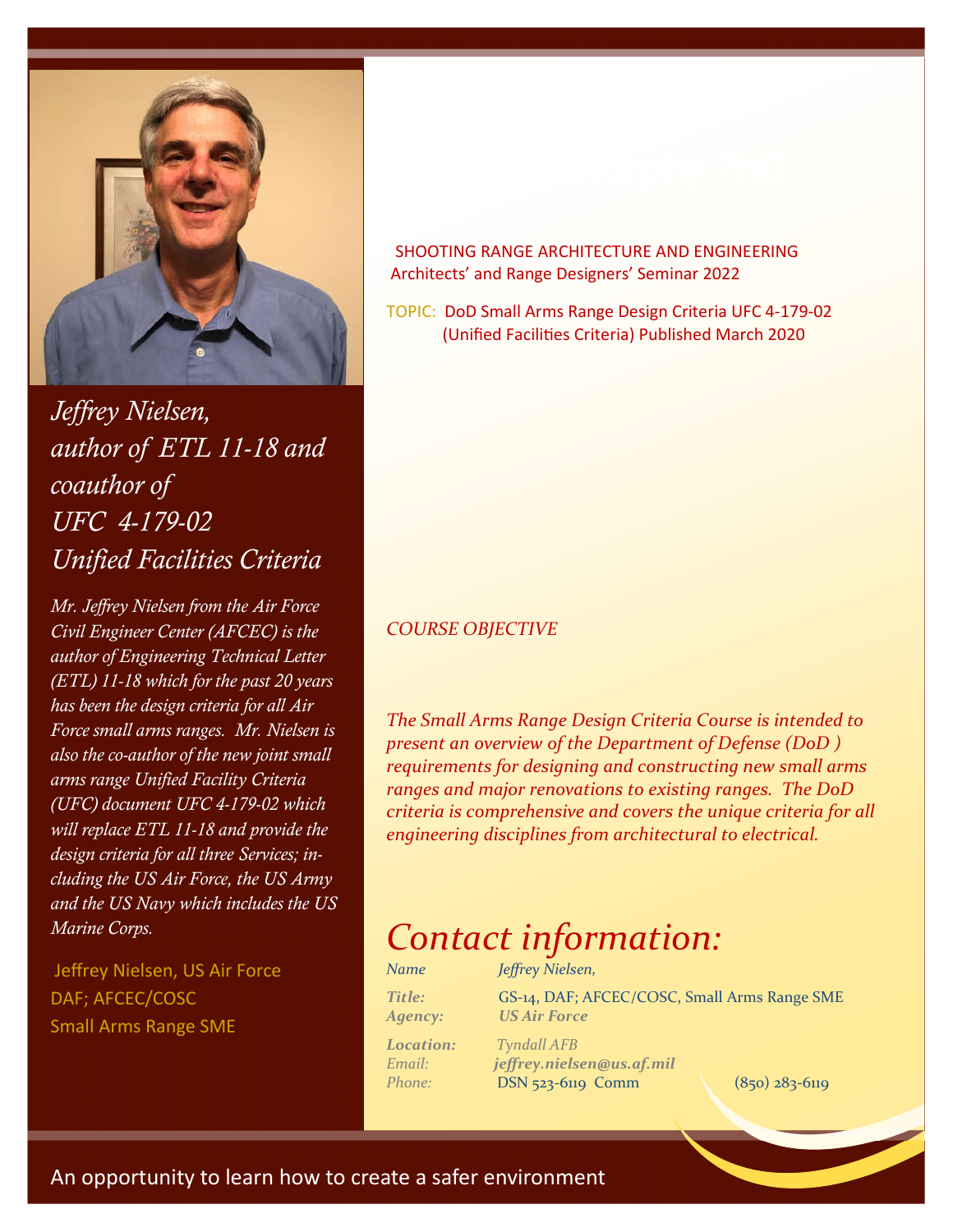

*"Siebein implemented a long term research agenda to provide a scientific basis for environmental and building acoustic design issues."*

Senior Principal and Professor Emeritus, Architecture and Acoustics University of Florida

### TOPIC: STATE-OF-THE-ART DESIGN METHODS FOR INDOOR OUTDOOR FIRING RANGE ACOUSTICS Architects' and Range Designers' Seminar 2020

*Gary W. Siebein, Senior Principal Consultant, has w0-11rked on over 2,175 architectural and environmental acoustics projects around the world and conducted NSF-sponsored research in building acoustics through his Architecture Technology Research Laboratory at the University of Florida during a 41-year career.* 

*His firm has developed unique measurement systems that can be taken in the field to measure firearms sound levels; developed computer modeling and noise assessment methods to address acoustical design issues in both indoor and outdoor ranges; and has developed instrumentation to measure the noise exposure of active shooters on ranges at their ears.* 

 *His firm has worked on a number of ranges including the FBI Academy range in Quantico, Virginia; the Federal Law Enforcement Training Centers in Cheltenham, Charleston and Glynco (Brunswick); Camp Hansen in Okinawa; the Asymmetric Warfare Group range at Fort A.P. Hill; the Special Weapons Assessment Range in Crane, Indiana; police training facilities in* 

*Montgomery County, Maryland; Omaha, Nebraska; Dubuque, Iowa; Tampa, Florida; Pinellas County, Florida; and Albemarle, Virginia among others.* 

 *The firm works on the full range of acoustical design and consulting for firing ranges including environmental, architectural, sound isolation, noise and vibration, and occupational.*

# *Contact information:*

*Title: Senior Principal Consultant in Architectural and Environmental Acoustics and Professor Emeritus, Architecture and Acoustics , Univ. of FL Company: Siebein Associates Location: 625 NW 60th Street, Suite C Gainesville, Florida 32607 Email: gsiebein@siebeinacoustic.com Phone: 352.331.5111 ext. 25* 

*Website:*

www.siebeinacoustic.com

**SIEBEIN ASSOCIATES**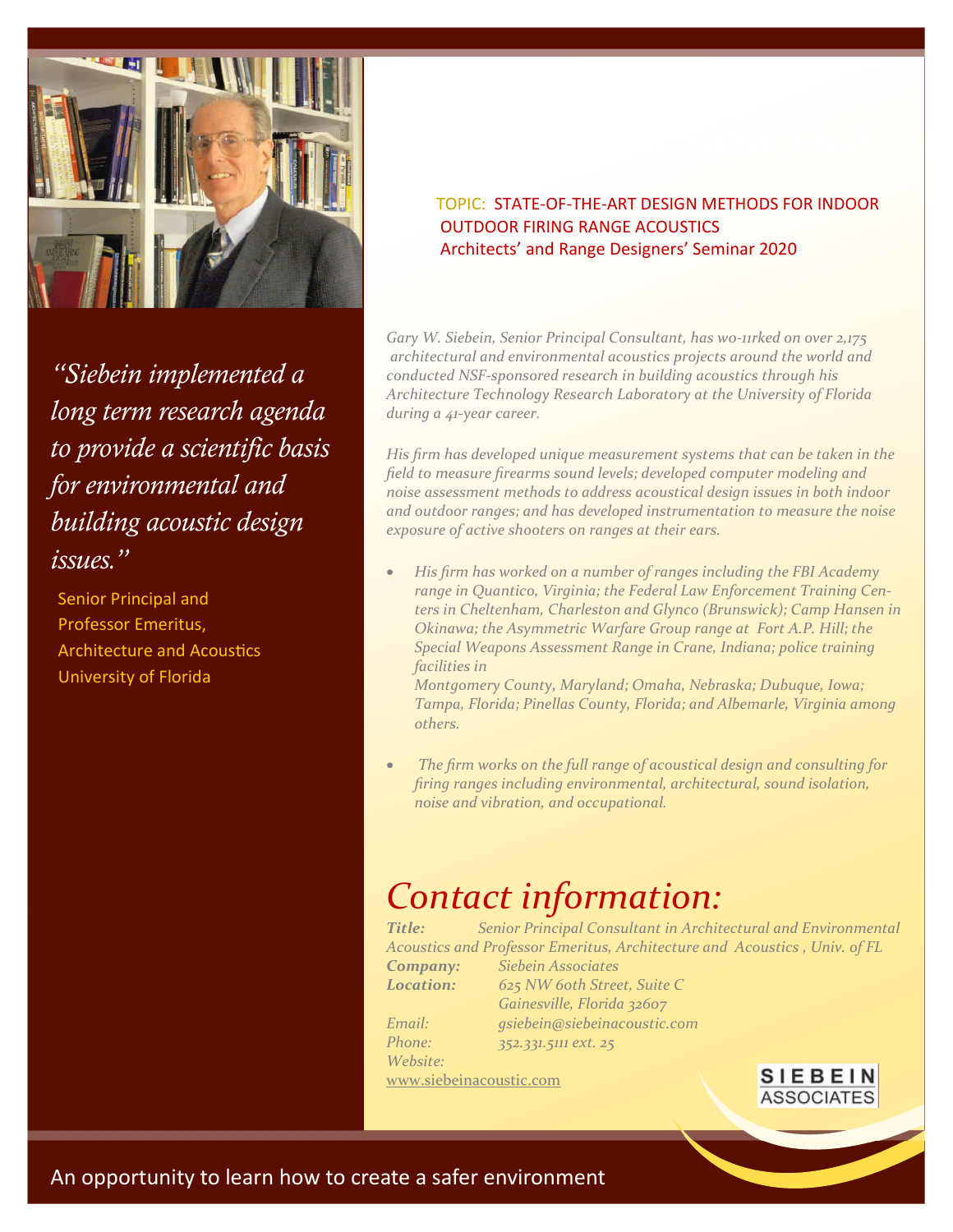

*UL Labs - Dwayne Sloan* **Technical Director,** 

**Building & Life safety Technologies, UL LLC**

*"Architects, building owners, contractors and affiliated design professionals for shooting range buildings need to understand the safety and performance code requirements that govern these structures. Understanding this connection between building regulation, test standards, and third party certification will have a positive impact on the installation of compliant products – ultimately achieving a positive impact on the health, safety, and welfare of those in shooting range buildings."* Dwayne Sloan

### TOPIC: IMPORTANCE OF THIRD PARTY TESTING AND CERTIFICATION FOR SHOOTING RANGE BUILDINGS

#### Architects' and Range Designers' Seminar 2022

- 32 years in fire testing and certification with UL
- UL Corporate Fellow
- First Vice Chair of ASTM E05 Fire Standards
- Chair of UL's Fire Council

 Member of National Fire Protection Association and serves on several of their Technical Committees

 Member of International Fire Safety Standards (IFSS) – Standards Setting Committee

Several magazine and journal publications on various fire topics

UL's Mission – "*To promote safe, secure and sustainable living and working environments for people by the application of science, hazard-based safety engineering and data acumen"*

#### *COURSE SYNOPSIS:*

*In this course, participants gain a better understanding of the connection between Building & Safety Codes, test Standards, and the importance of third party testing and certifications. This session will explore various means of demonstrating compliance of shooting range building materials and fire protection products. The course will also equip architects, building owners, contractors and affiliated design professionals with UL compliance systems and tools that can be used to determine whether building materials and fire protection related products comply with applicable standards.* 

### *Contact information:*

*Company: UL LLC Email: 'Dwayne.E.Sloan@ul.com'*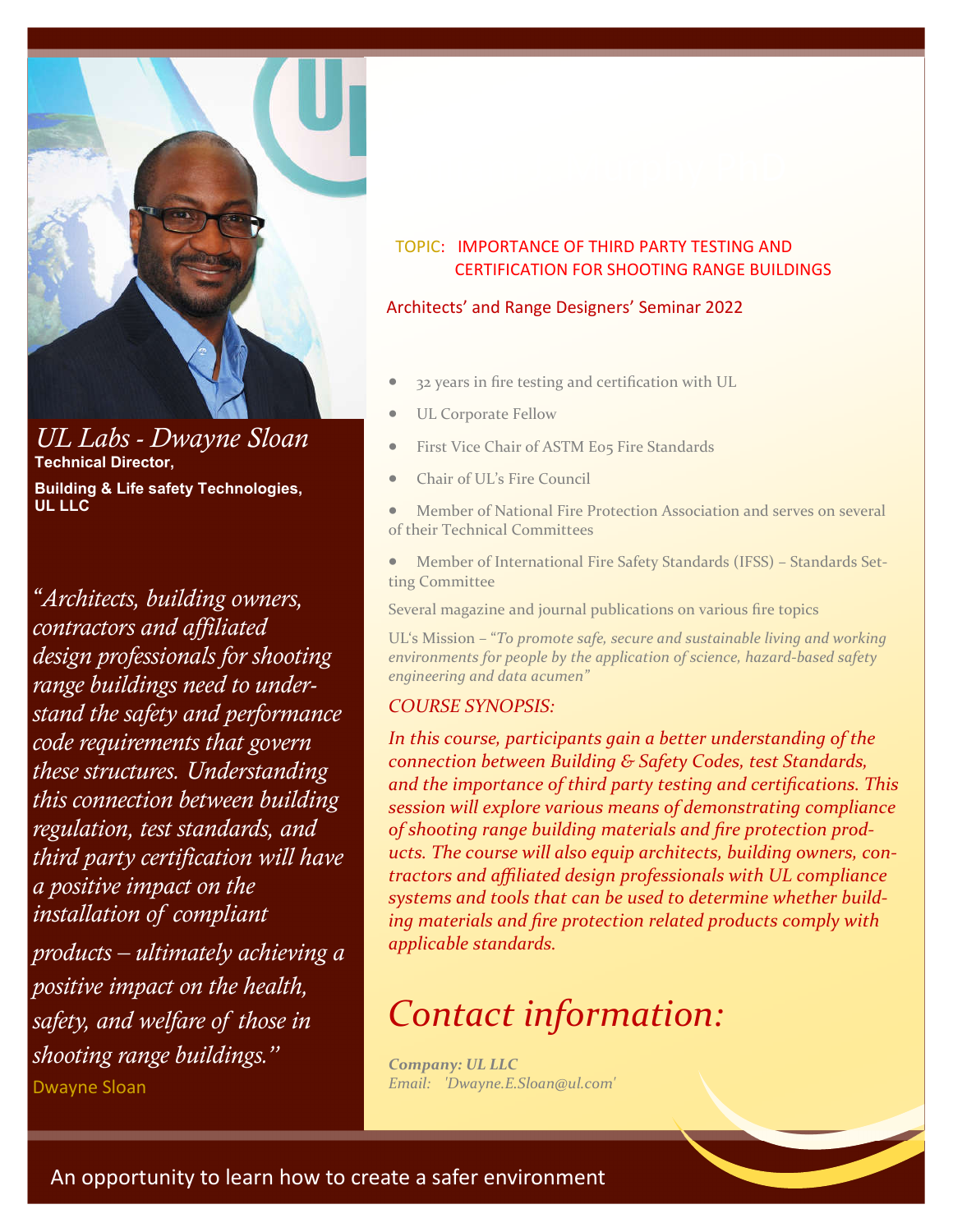

*"The design, installation, and control of the range ventilation system can be the difference between an unsafe range and a range that meets the IMC 2009, OSHA, EPA and NIOSH standards."*

Brian Wright Carey's Small Arms Range Ventilation



### TOPIC: SHOOTING RANGE HEATING, VENTILATION AND AIR CONDITIONING Architects' and Range Designers' Seminar 2022

*Brian and his team have collectively:*

- *Designed and installed successful small arms indoor firing range ventilation systems forthe past two decades.*
- *Designed and installed over 800 ventilation systems in military, federal, municipal, and commercial indoor firing range projects over the past 25 years.*
- *Specialized their design in the control of contaminants created by indoor ranges and are currently known as an industry leader.*
- *Worked* with the United States Navy to develop the current range *ventilation standards as described in the Unified Facilities Criteria (UFC).*
- *Written the ventilation standards for the GSA, edited the standards for the United States Air Force as published in the ETL, and have been consultants forthe Federal Law Enforcement Training Center (Department of Homeland Security) and FBI.*

# *Contact information:*

*Title: Shooting Range HVAC SME Company: Carey's Small Arms Range Ventilation Location: Tinley Park, IL Email: bwright@careyscentral.com Phone: (708) 532-2449*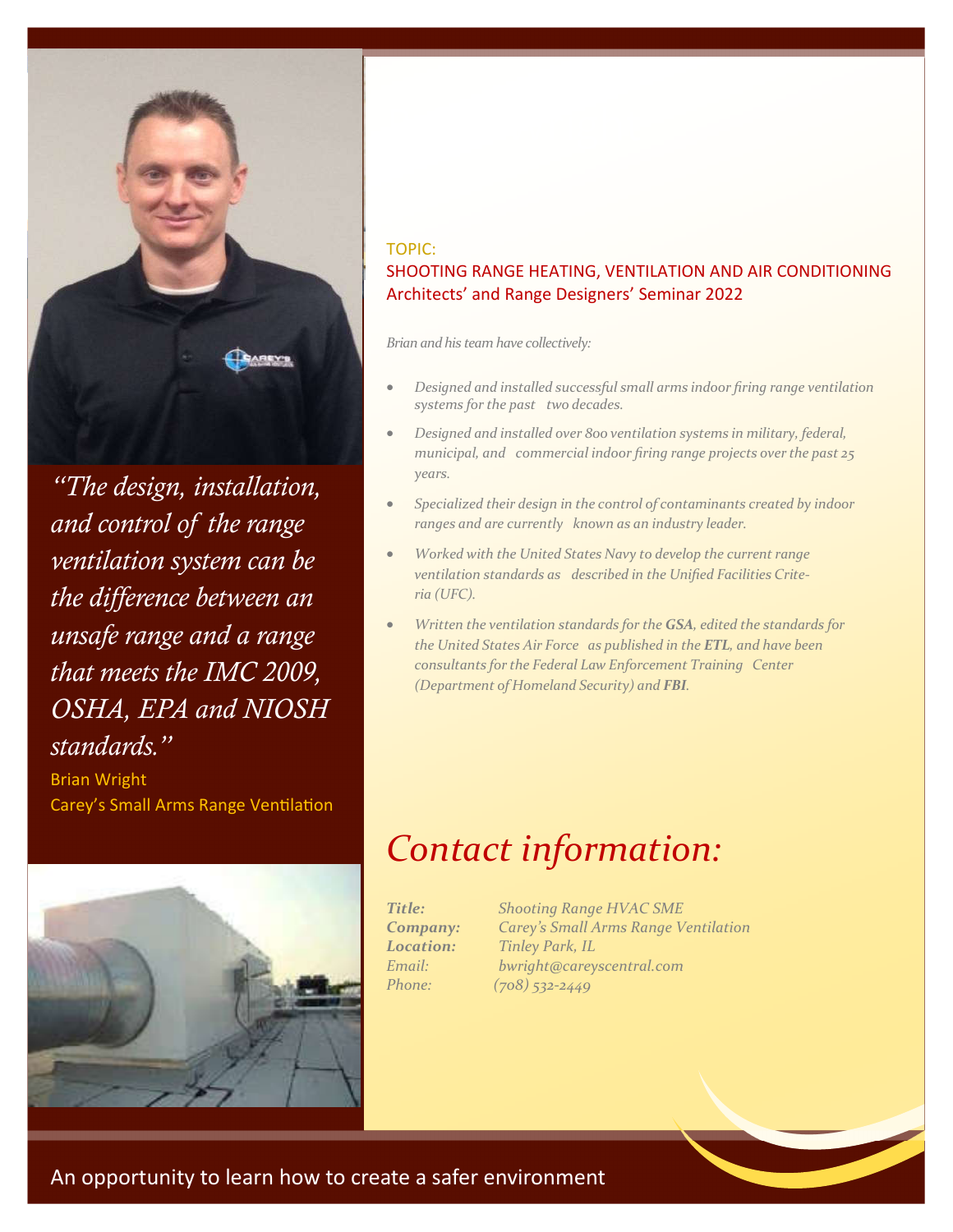

*"The need to understand acoustics is more profound than ever. As we have more sound and understand how to control and improve the sound, we are making a real difference in society."*

Dr. Ning Xiang

*Director, Architectural Acoustics Graduate Program, RPI (Rensselaer Polytech Institute), Troy, NY*

### TOPIC: TOPIC: ARCHITECTURAL ACOUSTICS: FUNDAMENTALS AND CHALLENGES FOR SHOOTING RANGES Architects' and Range Designers' Seminar 2022

- *Director, Architectural Acoustics Graduate Program, RPI (Rensselaer Polytech Institute), Troy, NY.*
- *Extensive knowledge of ASTM RT 60 advanced computer-based simulations, designed specifically for shooting range conditions.*

*A researcher, educator, and inventor, Xiang is one of just 16 individuals worldwide to win the prestigious Wallace Clement Sabine Medal, the architectural acoustics field's top honor.* 

- *Recipient, Wallace Clement Sabine Award, Acoustical Society of America*
- *Editor Architectural Acoustics Handbook, (504 pages, J. Ross Publishing), which culls the theory and applications from some of the leading minds in architectural acoustics, including his advanced RT methods*
- *Presented with the Albert Nelson Marquis Lifetime Achievement Award by Marquis Who's Who*
- *Doctorate, Ruhr-Universität Bochum*

### *Contact information:*

*Title: Professor*

*Company: Rensselaer Polytechnic Institute Location: Troy, NY United States Email: NXiang1688@yahoo.com Phone: (518) 469-0659*